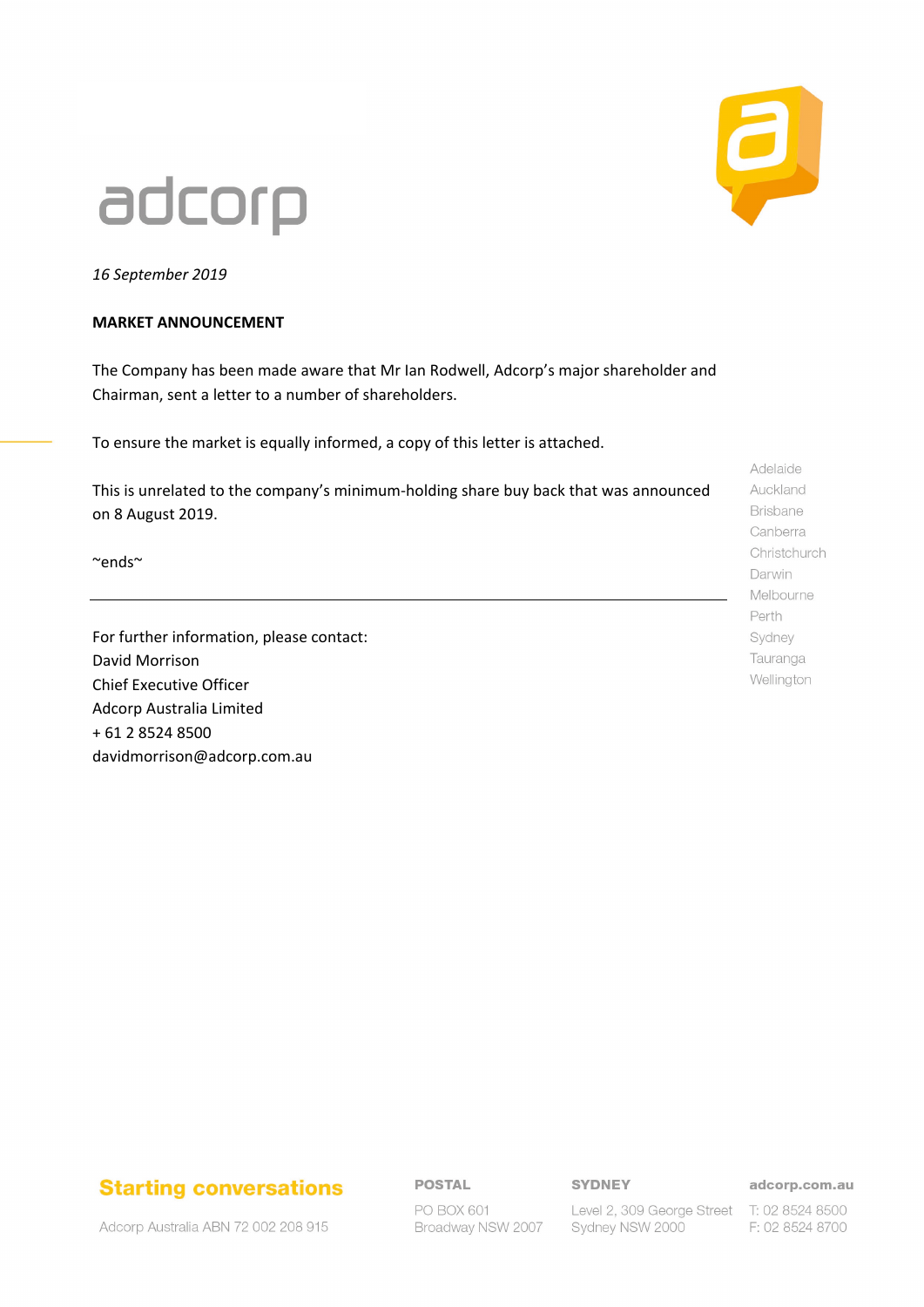Ian Frederick Rodwell AO



Date: 9<sup>th</sup> September 2019

#### RE: Adcorp Australia Limited Shareholding

Dear Fellow Shareholder,

The past many years have proved challenging for Adcorp Australia Limited, its core business has been abating and financial margins shrinking, whilst the industry has been challenged by digital advancements. As a direct result the Company has struggled to provide any returns to Shareholders for the past 7 years or more and has required several significant capital injections along the way to maintain adequate liquidity.

As the majority shareholder in Adcorp Australia Limited, I believe the business is not sufficiently large enough to justify its continued listing on the Australian Stock Exchange.

As you may be aware, the Company has recently undertaken to buy-back the deemed "unmarketable parcels" of shares held by the very smallest minority Shareholders in AAU. An "unmarketable parcel" is deemed to be a holding which is valued at less than \$500, for which Adcorp Australia Limited has offered a buy-back price of \$0.009 per share. This buy-back will allow only those Eligible Shareholders, whom hold unmarketable parcels of shares in the Company to sell their shares back to the Company. The price being set by the Company at \$0.009 per share, being the closing price for Company shares based on the 6th August 2019 under that arrangement. These unmarketable parcel shares will be cancelled once transferred to the Company, in accordance with the Corporations Act 2001 (Cth).

The total number of Eligible Shareholders subject to this provision is 637 out of the total of all Shareholders in Adcorp Australia, being 747. As a consequence, the residual number of Shareholders in AAU will likely fall to only around 100 or so, which is significantly less than the 300 Shareholder minimum generally required by the ASX to maintain the effective listed quotation of AAU shares.

For all Shareholders, more specifically those whom are ineligible for the Companies unmarketable parcel buy-back arrangement, I will maintain an open "buy" position on market in AAU shares effective from the 10<sup>th</sup> September 2019. This open offer will be available to all Shareholders should